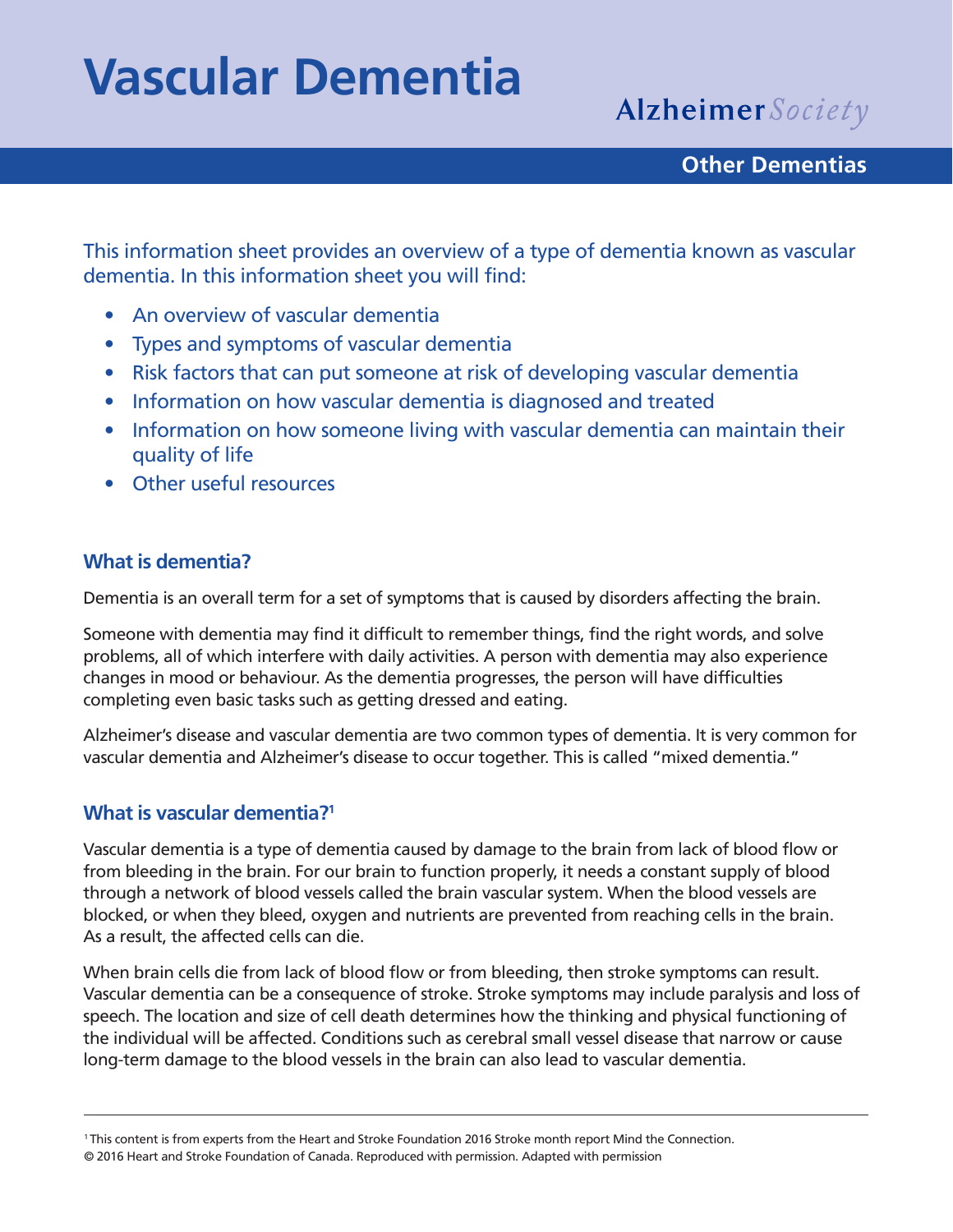Someone with vascular dementia may notice changes in their ability to make decisions, plan, or organize as their first symptoms. Other changes may include difficulties with movement, such as slow gait and poor balance. Symptoms tend to appear slowly, and specific impairments may occur in steps, where the person's abilities can deteriorate, stabilize for a time and then decline again.

#### **Types of vascular dementia**

Different kinds of brain blood vessel and cardiac conditions can lead to strokes and other kinds of vascular brain damage. This brain damage may also result in vascular dementia.

To find out the cause of the blood vessel problem in the brain, doctors will ask questions and do tests for conditions like atherosclerosis (cholesterol build up), arteriosclerosis (hardening of the small arteries of the brain, commonly caused by high blood pressure), and others.

Two types of vascular dementia include **subcortical dementia** and **cerebral amyloid angiopathy**.

#### **Subcortical dementia**

Subcortical dementia is caused by small vessel disease, a condition in which the small vessels in the brain become stiff and twisted, resulting in reduced blood flow to the brain. Small vessel disease often damages the nerve fibers that carry signals around the brain, known as white matter. Small vessel disease tends to damage deeper areas of the brain.

#### **Cerebral amyloid angiopathy**

Often occurring with Alzheimer's disease, cerebral amyloid angiopathy occurs when there is an accumulation of amyloid in the brain blood vessels. Amyloid is the same protein that can accumulate outside of cells in Alzheimer's disease, forming plaques that disrupt brain function. When amyloid accumulates inside the blood vessels, strokes or bleeding may happen which can result in symptoms of dementia.

#### **Risk factors for vascular dementia2**

#### **Stroke**

Stroke (also known as a cerebrovascular accident or CVA) is now understood to be a common cause of vascular dementia. A stroke occurs when blood flow in an artery stops, either because the artery is blocked (an ischemic stroke) or bursts (a hemorrhagic stroke). The part of the brain supplied by the artery is then deprived of oxygen and nutrients, damaging brain cells and the functions they control. If blood flow is not restored within minutes, the damaged neurons start to die.

**Having a stroke more than doubles the risk of developing dementia.** Strokes can be large or small, and can have a cumulative effect (each stroke adding further to the problem).

<sup>&</sup>lt;sup>2</sup> This content is from experts from the Heart and Stroke Foundation 2016 Stroke month report Mind the Connection. © 2016 Heart and Stroke Foundation of Canada. Reproduced with permission. Adapted with permission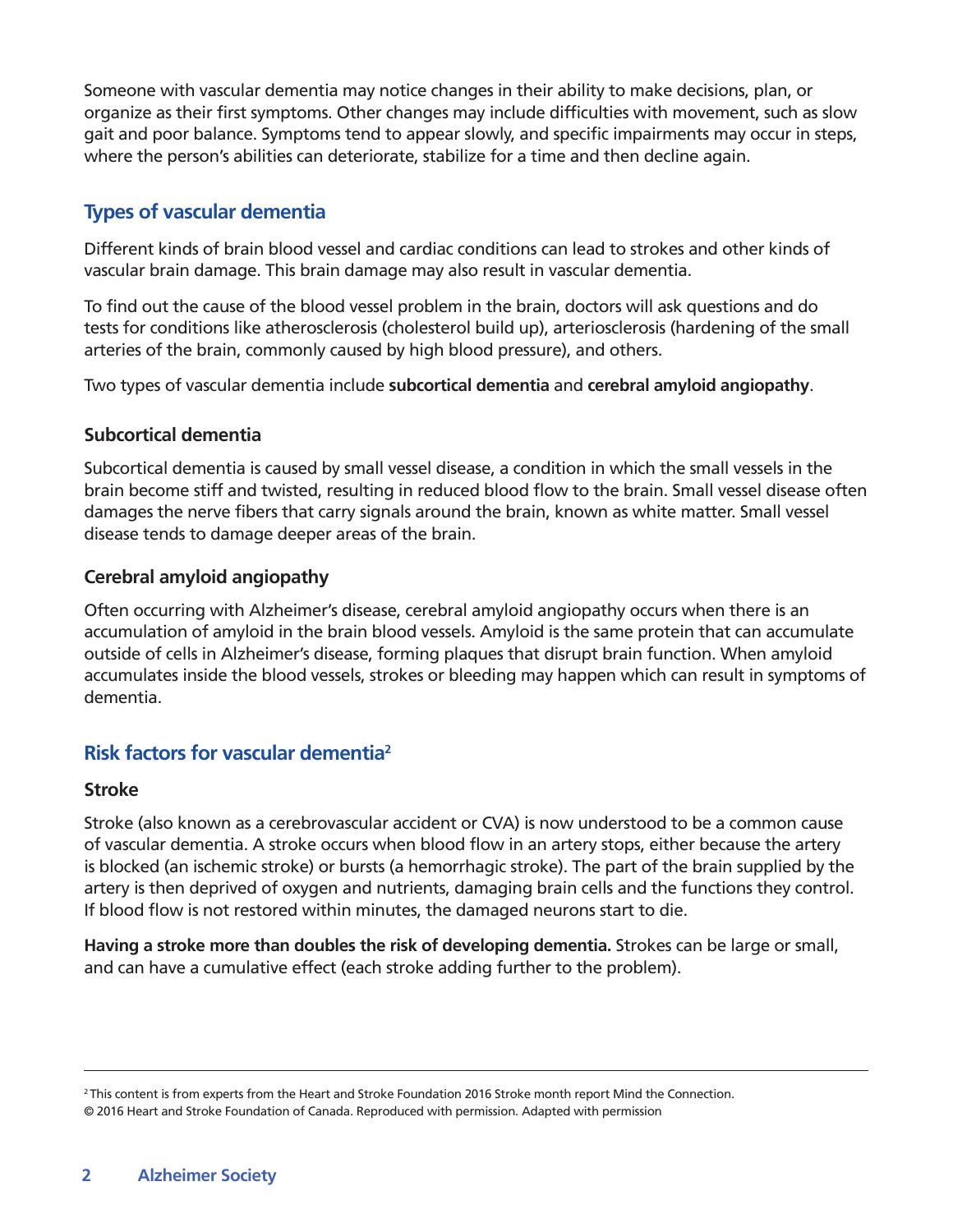Can you recognize the symptoms of a stroke? A stroke can:

- Affect your ability to walk
- Cause weakness in your arm or leg
- Cause you to slur your speech
- Cause changes in your behaviour, such as having emotional outbursts
- Impact your cognitive abilities. You may experience difficulty with:
	- Memory and abstract thinking
	- Conversation both listening and speaking
	- Processing visual information

Recognizing the signs of stroke and acting quickly can make a difference in recovery and in lowering the risk of dementia. The Heart and Stroke Foundation's FAST campaign helps Canadians recognize the signs of stroke.

### **LEARN THE SIGNS OF STROKE**



© Heart And Stroke Foundation of Canada, 2014

#### **Covert stroke**

Sometimes strokes may have subtle symptoms that go unrecognized until a brain scan is done. These strokes are called "covert."

Covert strokes occur when a small blood vessel in the brain becomes permanently blocked. While overt strokes have recognizable symptoms such as weakness and speech difficulties, covert strokes can occur silently without any visible symptoms. Since covert strokes don't cause immediate physical changes that are obvious, most people who have had this type of stroke don't know it.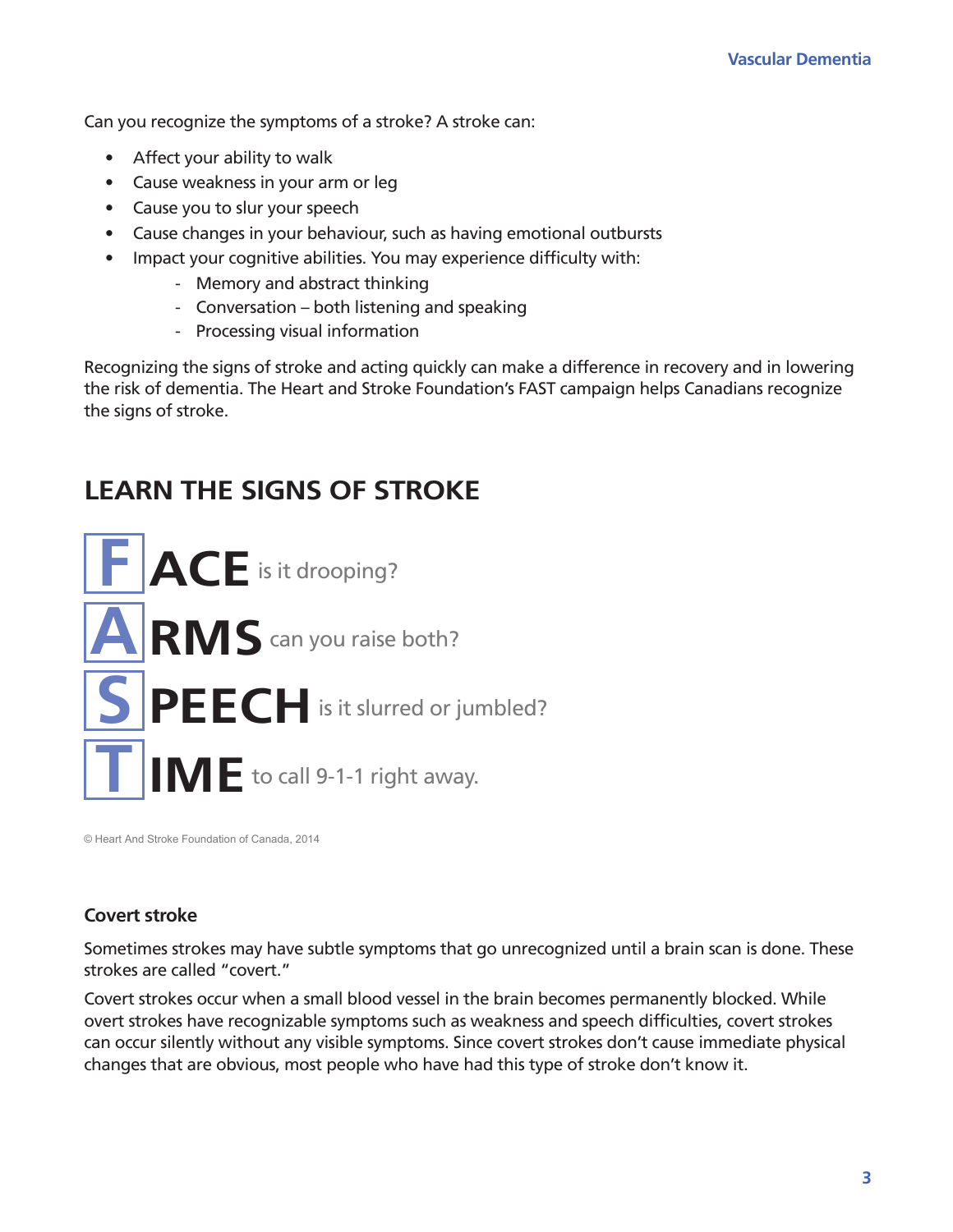Can you recognize the subtle symptoms of a covert stroke? A covert stroke can:

- Affect changes in memory as you get older
- Weaken the parts of the brain responsible for:
	- Processing information
	- Remembering recent events
	- Word-finding
	- Multi-tasking
	- Problem-solving
	- Decision-making
	- Reasoning

Sometimes vascular dementia is diagnosed after a brain scan shows covert strokes, even though there is no known history of a stroke. Dementia can be a symptom of this kind of brain damage in both overt strokes, i.e., where symptoms such as weakness, and speech difficulties are present, as well as covert strokes, ones that occur silently without symptoms.

#### **Transient ischemic attack**

Transient ischemic attacks (TIAs), sometimes called a "warning stroke," are caused by a small clot that briefly blocks an artery. TIAs and strokes have similar symptoms, but TIAs only last a few minutes or hours and cause no lasting damage.

TIAs are an important warning that a more serious stroke may occur. Anyone who experiences a TIA should seek medical help immediately.

#### **Other risk factors for vascular dementia**

Risk factors are characteristics of people, their lifestyle, environment, and genetic background that increase the likelihood of getting a disease or injury. Some risk factors are *modifiable*, meaning that they can be changed. Smoking and high blood pressure are good examples of modifiable risk factors. Other risk factors are *non-modifiable*, or unchangeable, such as age or a family history of heart problems. In general, treating the risk factors for stroke significantly reduces the risk of vascular dementia.

How can you lower your risk of vascular dementia? You can lower your risk of vascular dementia by managing these risk factors:

- High blood pressure
- Smoking
- Physical inactivity
- Stress
- Sleep apnea
- Unhealthy weight
- High cholesterol
- Atrial fibrillation (Afib)
- Diabetes
- Heavy alcohol intake and drug abuse
- Unhealthy diet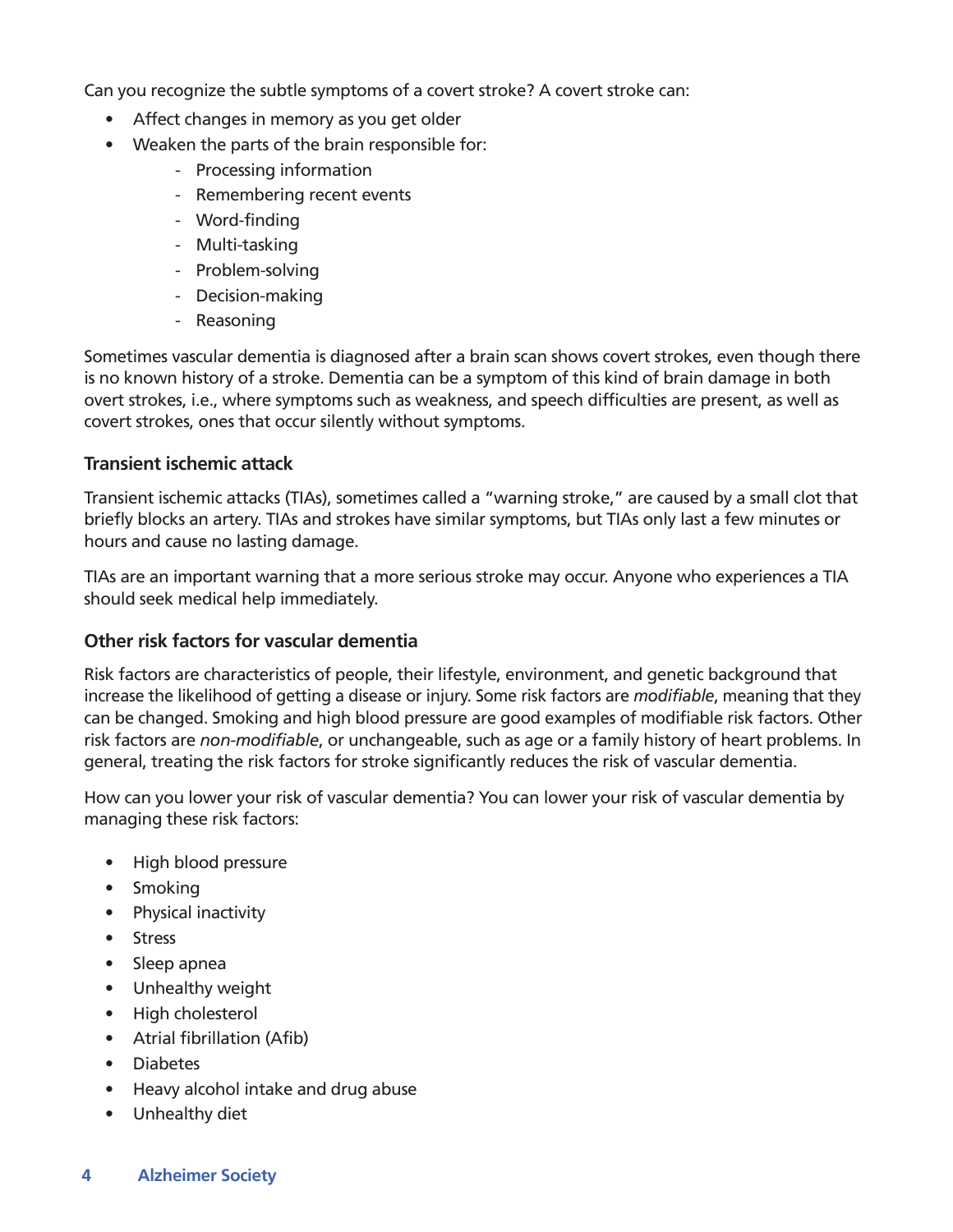High blood pressure (or hypertension) is the single most important modifiable risk factor for stroke and vascular dementia. High blood pressure can be managed through physical activity, eating well and by taking the right medication. Medications may also help control other risk factors such as diabetes, cholesterol and heart disease.

By adhering to a healthy lifestyle, vascular dementia can be prevented, delayed or slowed down. For more information on how to lead a healthy lifestyle please refer to the "Maintaining quality of life" section.

#### **How is vascular dementia diagnosed?**

There is no one specific test that can diagnose vascular dementia. If vascular dementia is suspected, a number of physical and cognitive tests will most likely be performed. A combination of the physical and cognitive test results, along with a detailed medical history, provides doctors with the evidence needed to make a diagnosis.

**• Physical tests:** Your doctor will need detailed information about the person's symptoms, medical history and current health and lifestyle. The doctor will also conduct a number of tests that will measure the person's blood pressure, cholesterol levels, thyroid function and vitamin levels.

A number of brain imaging tests may also be required, such as a computed tomography (CT) and a magnetic resonance imaging (MRI) scan, to see if there is evidence of a recent stroke or changes to brain's blood vessel, such as bleeds.

**• Cognitive tests:** A doctor or another specialist, such as a neuropsychologist, may conduct some pen and paper tests, such as the Montreal Cognitive Assessment (MoCA), which measures judgement, planning, problem-solving, reasoning, and memory.

#### **Living with vascular dementia**

All people with dementia are individuals with unique preferences, values and life experiences. The approach to their care should honour these preferences. This is called person-centred care. Personcentred care is a personalized approach to care, where the person with dementia is actively involved in all decisions concerning their health.

While there are currently no medications that can reverse brain damage, there are medications available that can help manage some of the symptoms of dementia. When using medications to manage the symptoms of vascular dementia, consider the following:

- Physicians may recommend the use of medications called cholinesterase inhibitors, particularly if there is evidence of mixed dementia with components of vascular dementia and Alzheimer's disease.
- Sometimes different medications need to be tried before finding one that helps. While medications are not always an appropriate option for everyone, it is important to talk to a family physician to see if this is an option for you or the person with vascular dementia.
- If symptoms of vascular dementia are a result of a stroke, medications may be prescribed to reduce the risk of future strokes.
- Some underlying medical conditions can be managed with medication and by making healthy choices. By controlling these medical conditions it may be possible to slow down the progression of the dementia.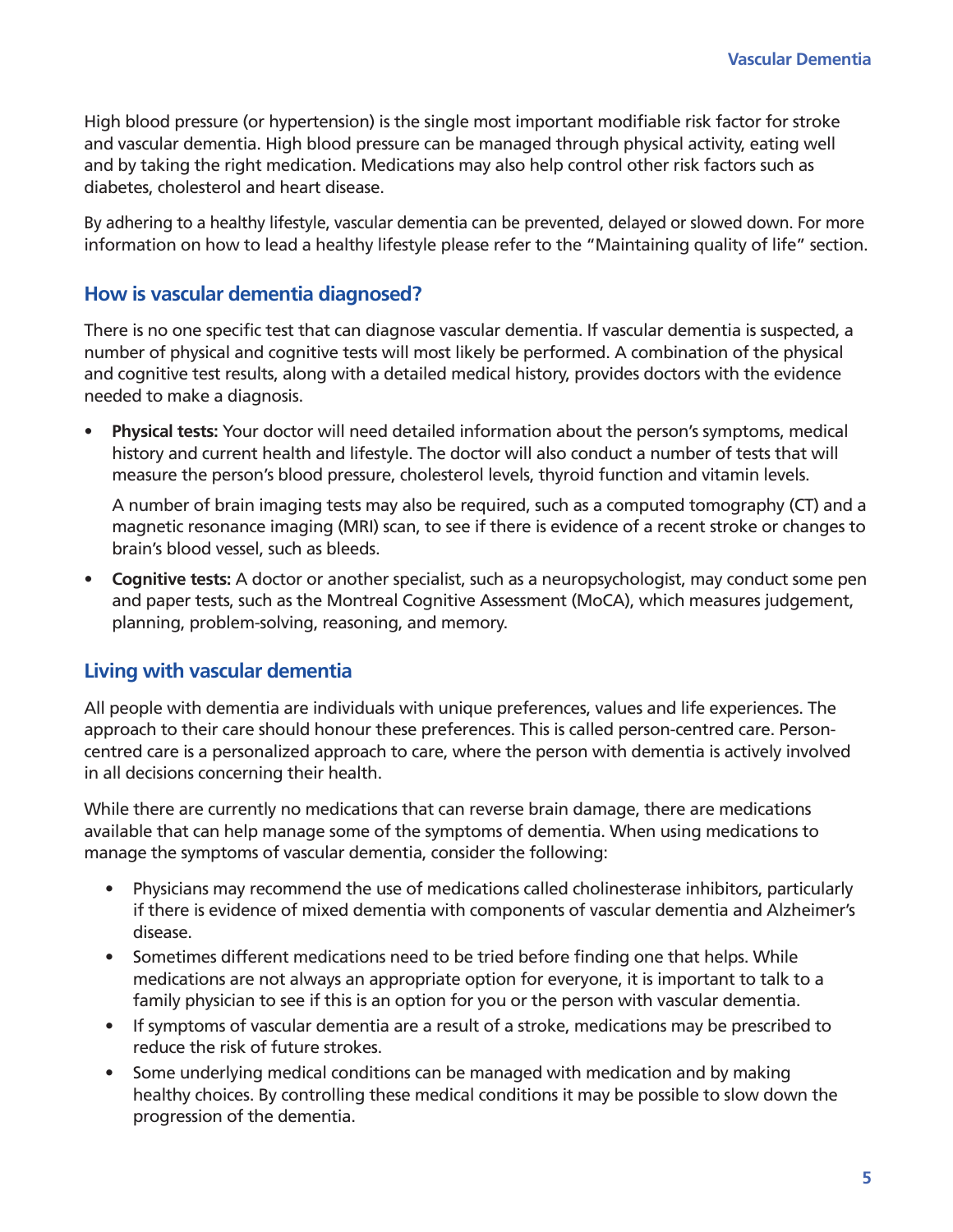#### **Interventions**

If you have vascular dementia, these strategies can help you make the most of your existing abilities to make up for physical and cognitive changes:

- Being physically active helps improve movement, speech and the ability to participate in daily activities
- If you're experiencing symptomatic stroke, physical and occupational therapy can help with your stroke recovery
- Take medications, as indicated, to treat risk factors for stroke

All of these management strategies and interventions have to be personalized, and will require reassessment as your abilities change.

#### **Maintaining quality of life**

There are many things that a person can do to live well with dementia. Even small healthy changes can help maintain quality of life and may slow down the progression of the dementia. The following are things that a person with dementia can do to improve their brain health:

- **• Participate in social activities:** It is very important that people with dementia remain active members of their community. Volunteering, getting together with friends and keeping up with usual activities, such as attending swimming classes or singing in a choir, are all examples of ways to remain socially active.
- **• Make healthy food choices:** Healthy eating can reduce the risk of heart disease, stroke, and diabetes. Making healthy food choices can also help maintain brain function and slow down memory decline. Eat more fruits and vegetables, choose healthy fats and foods high in fibre, and eat less added sugar. Stay hydrated and make sure your plate has a variety of foods and in many different colours!
- **• Be physically active:** Physical activity can help reduce the risk, delay the onset and slow down the progression of dementia. The type of activity that works best for you will depend on your fitness level, current activity level and overall health. Consider:
	- Making physical activity part of your daily routine
	- Choosing activities and sports that you enjoy
	- Starting where you can and setting reasonable goals
	- Consulting your doctor about the kinds of physical activity that might be right for you or if you have specific health concerns
- **• Challenge your brain:** Engage in activities that will challenge your brain and that will keep you involved. It is important that these activities are ones that you have never tried before, such as:
	- Learning a new language or how to play a musical instrument
	- Playing games such as word puzzles or doing jigsaws
	- Doing a familiar task in a new way, such as brushing your hair with your opposite hand
	- Reading a book and discussing it with a friend
	- Enjoying cultural activities like going to plays, museums and concerts

For more information on what you can do to maintain your brain health, please visit www.alzheimer.ca/brainhealth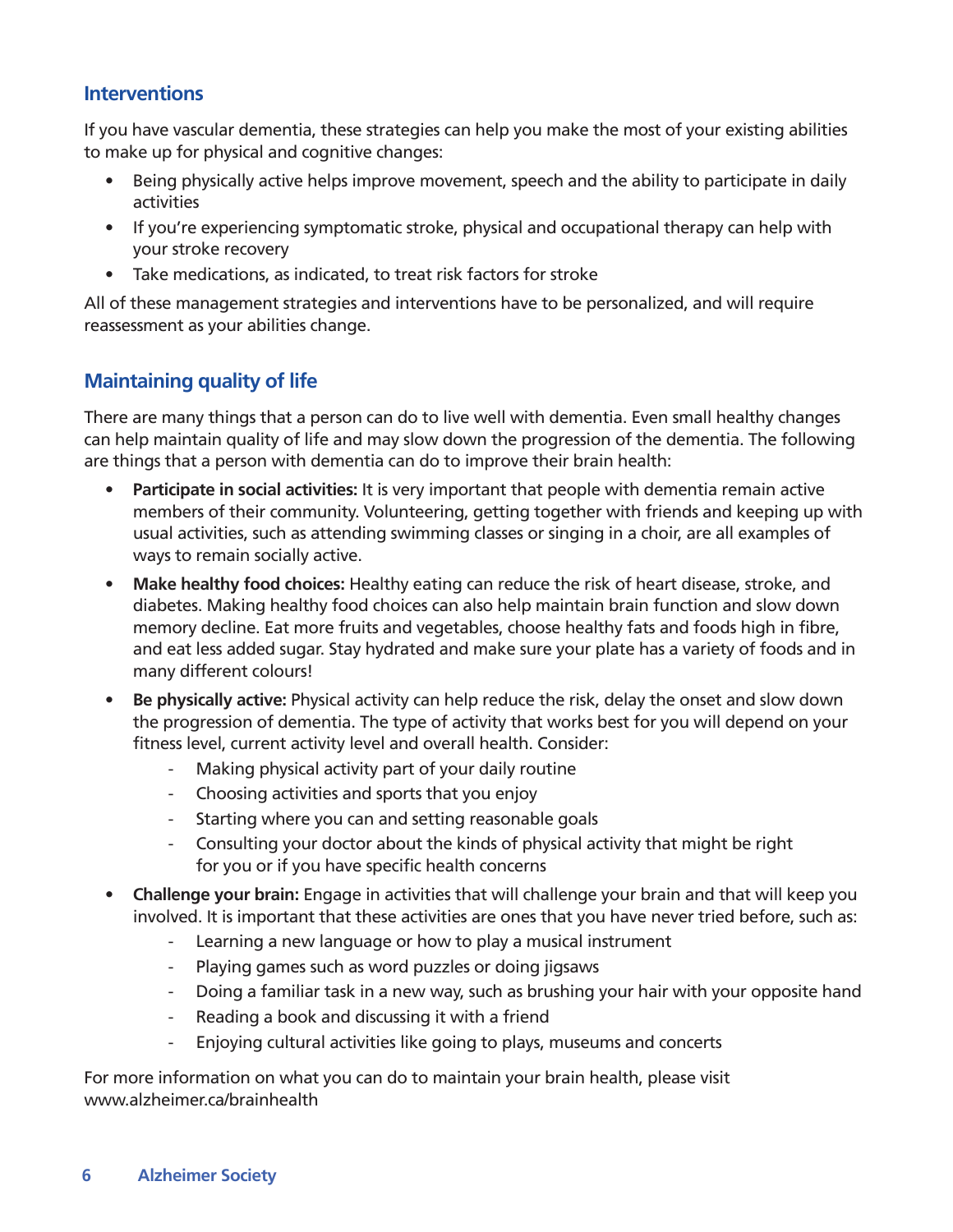#### **Dealing with depression**

Despite your best efforts, it can be easy to become sad and depressed about the changes you see in your abilities, or in the abilities of the person you are caring for. It is important to talk to your healthcare provider if depression is a concern. Depression can worsen the symptoms of dementia and if you are a caregiver, it can have an impact on your own health.

Remember, it is normal to experience a range of emotions throughout the progression of the disease. However, depression can be managed. Talk to your healthcare provider about available support in your community.

#### **Useful Resources:**

Whether you are experiencing vascular dementia or another form of dementia, your local Alzheimer Society is there to provide information and support.

Visit the Alzheimer Society's website at www.alzheimer.ca or contact your local Alzheimer Society.

- For more information about dementia risk factors, visit: www.alzheimer.ca/riskfactors
- For more information about the risk factors of stroke risk, visit:
	- **Condition risk factors:** www.heartandstroke.ca/stroke/risk-and-prevention/ condition-risk-factors
	- **Lifestyle risk factors:** www.heartandstroke.ca/stroke/risk-and-prevention/ lifestyle-risk-factors
	- **Risk factors you can't control:** www.heartandstroke.ca/heart/risk-andprevention/risk-factors-you-cannot-change
- For more information on heart disease and stroke, contact the Heart & Stroke Foundation of Canada: www.heartandstroke.ca.

*The contents of this document are provided for information purposes only, and do not represent advice, an endorsement or a recommendation, with respect to any product, service or enterprise, and/or the claims and properties thereof, by the Alzheimer Society of Canada. This Information Sheet is not intended to replace clinical diagnosis by a health professional.*